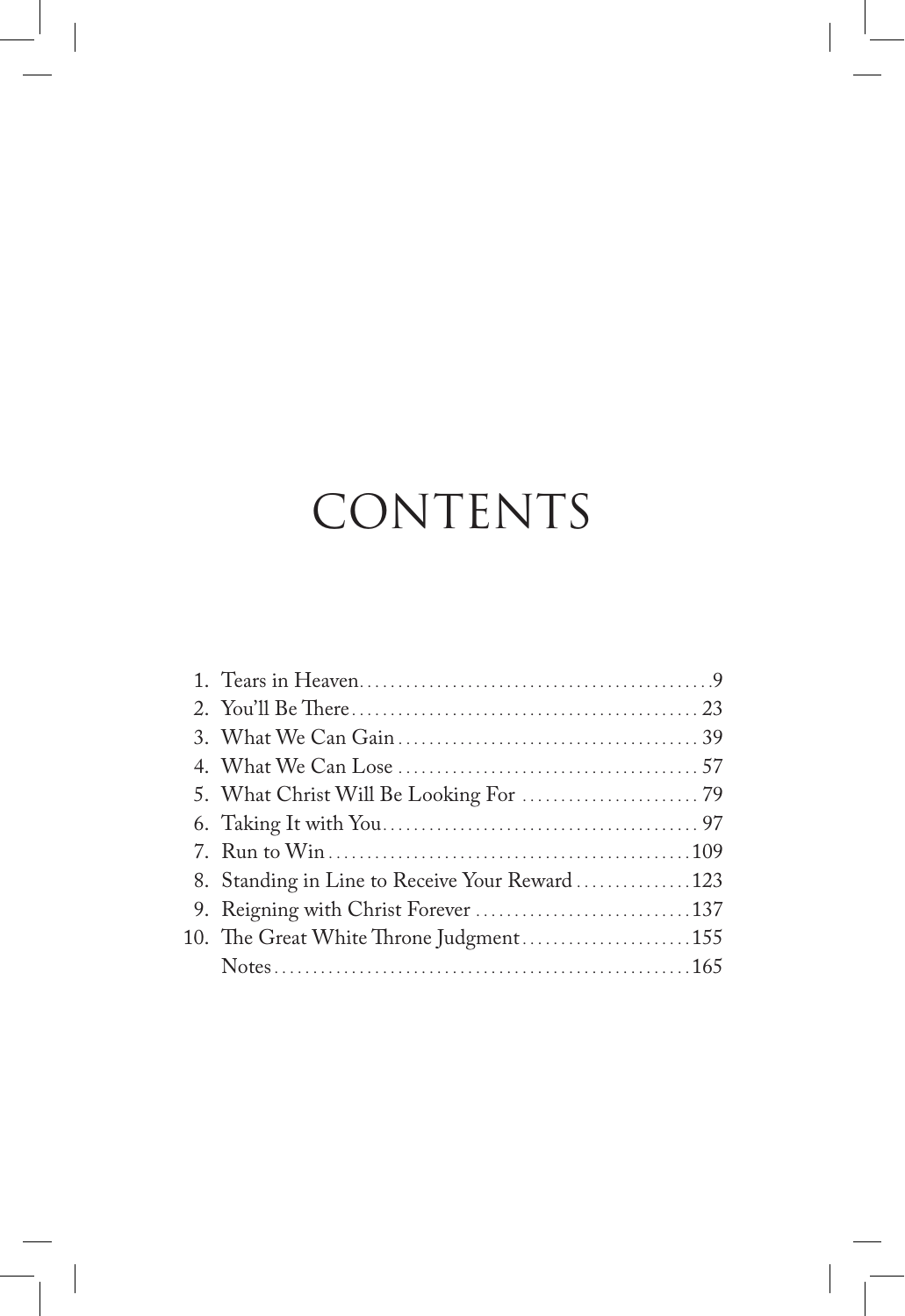

#### **chapter 1**

## TEARS IN HEAVEN

 $\sum_{n=1}^{\infty} \frac{r_{\text{ears in heavy}}}{r_{\text{In the minds of}}}\$ In the minds of many Christians, *tears* and *heaven* simply do not belong together. Like war and peace, light and darkness, health and sickness, these simply cannot coexist.

But I believe there are good reasons why there will be tears in heaven. When we reflect on how we lived for Christ, who purchased us at such high cost, well might we weep on the other side of the celestial gates. Our tears will be those of regret and shame, tears of remorse for lives lived for ourselves rather than for Him who "loves us and released us from our sins by His blood" (Revelation 1:5 NASB). Perhaps we would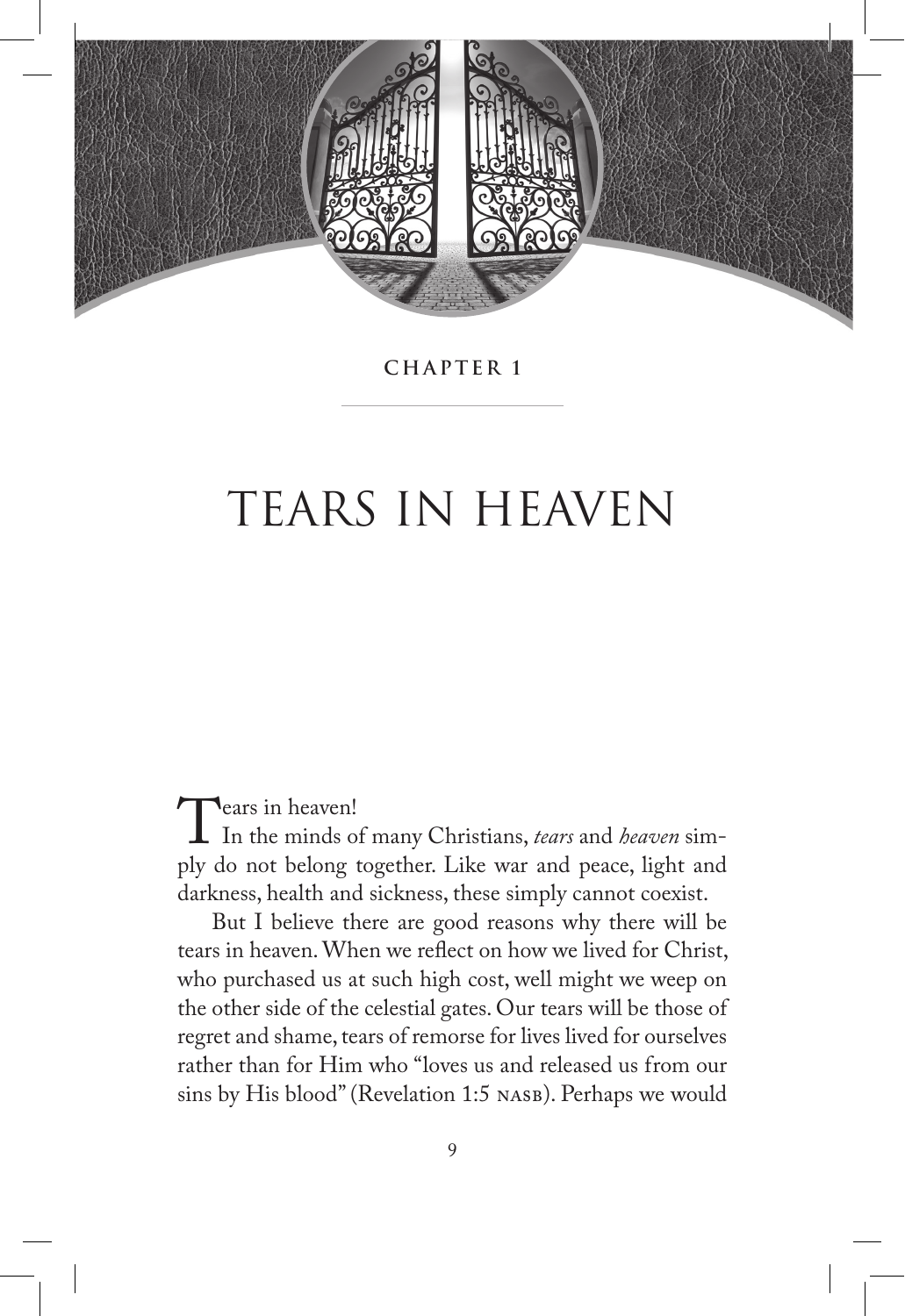never cease crying in heaven if God Himself did not come and wipe the tears from our eyes (Revelation 21:4).

The judgment seat of Christ is, to our shame, almost universally ignored among Christians. Most whom I have talked with think it will not be a very significant event. When I ask why, I usually get one of several reasons, often based on some misconceptions that have found their way into the minds of so many.

False assumptions die hard. I discovered that I could not teach the subject of the judgment seat of Christ until I had dislodged some impressions that had largely emptied this doctrine of its significance. Until we are willing to set aside these opinions, we will not be able to appreciate the rich teaching of the Bible on this topic. Nor will we be transformed by a doctrine that should impact our daily lives.

Here are some common assumptions that must be challenged if we are to recapture the biblical teaching on the judgment seat of Christ.

#### **THREE MISCONCEPTIONS**

Leading the list of mistaken ideas is the belief that there cannot be a serious review of our lives at the judgment seat of Christ because as believers our sins are forgiven and "cast . . . into the depths of the sea" (Micah 7:19). After all, the argument goes, as far as God is concerned, our past failures and sins do not exist. "Doesn't Calvary cover it all?" a friend of mine asked when I suggested that some people might experience deep regret along with lost privileges at the judgment seat of Christ. For him, the judgment seat of Christ is really no judgment at all. All believers will pass the judgment seat with flying colors.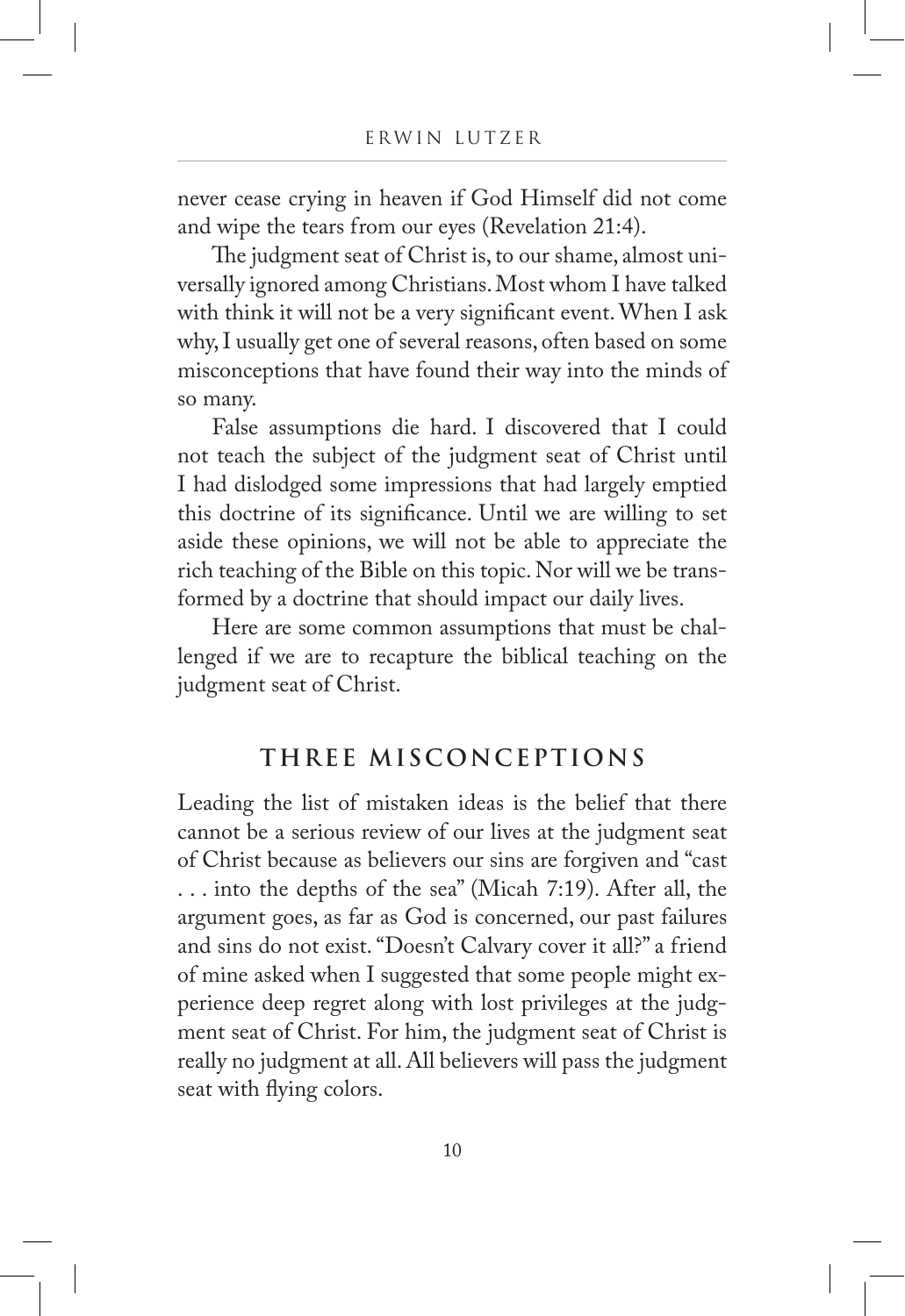Not so.

Let us hear the words of Paul. "For we must all appear before the judgment seat of Christ, so that each one may be recompensed for his deeds [done] in the body, according to what he has done, whether good or bad" (2 Corinthians 5:10 nasb). That phrase, "whether good or bad," rids us of the cherished hope that our failures can never return to haunt us. It reminds us that our Father in heaven judges us even though we are secure in the knowledge that we are His children forever.

Recall the story of Ananias and Sapphira, who lied about the price of some property they had sold so that they might withhold a percentage of the proceeds while pretending to give all the money to the church (Acts 5:1–11). Though they were Christians, they were smitten by God and instantly died for their dishonesty. Perhaps when they arrived in heaven they might have said to themselves, "How could this have happened? Peter told us that Calvary covered it all!"

This experience of Ananias and Sapphira, along with others like it in the New Testament, is a powerful reminder that *God judges justified sinners.* And if He judges us on earth, sometimes even to the point of physical death, it is certainly not difficult to believe that He will judge us in heaven for the way we lived here. As Jim Elliff says, "Such warnings virtually bleed from the pores to Scripture." So it is.

King David, who committed the twin sins of adultery and murder, was judged for his sin even after he had confessed it and was assured of God's forgiveness. Nathan said: "The Lorp also has taken away your sin; you shall not die. However, because by this deed you have given occasion to the enemies of the LORD to blaspheme, the child also that is born to you shall surely die" (2 Samuel 12:13-14 NASB).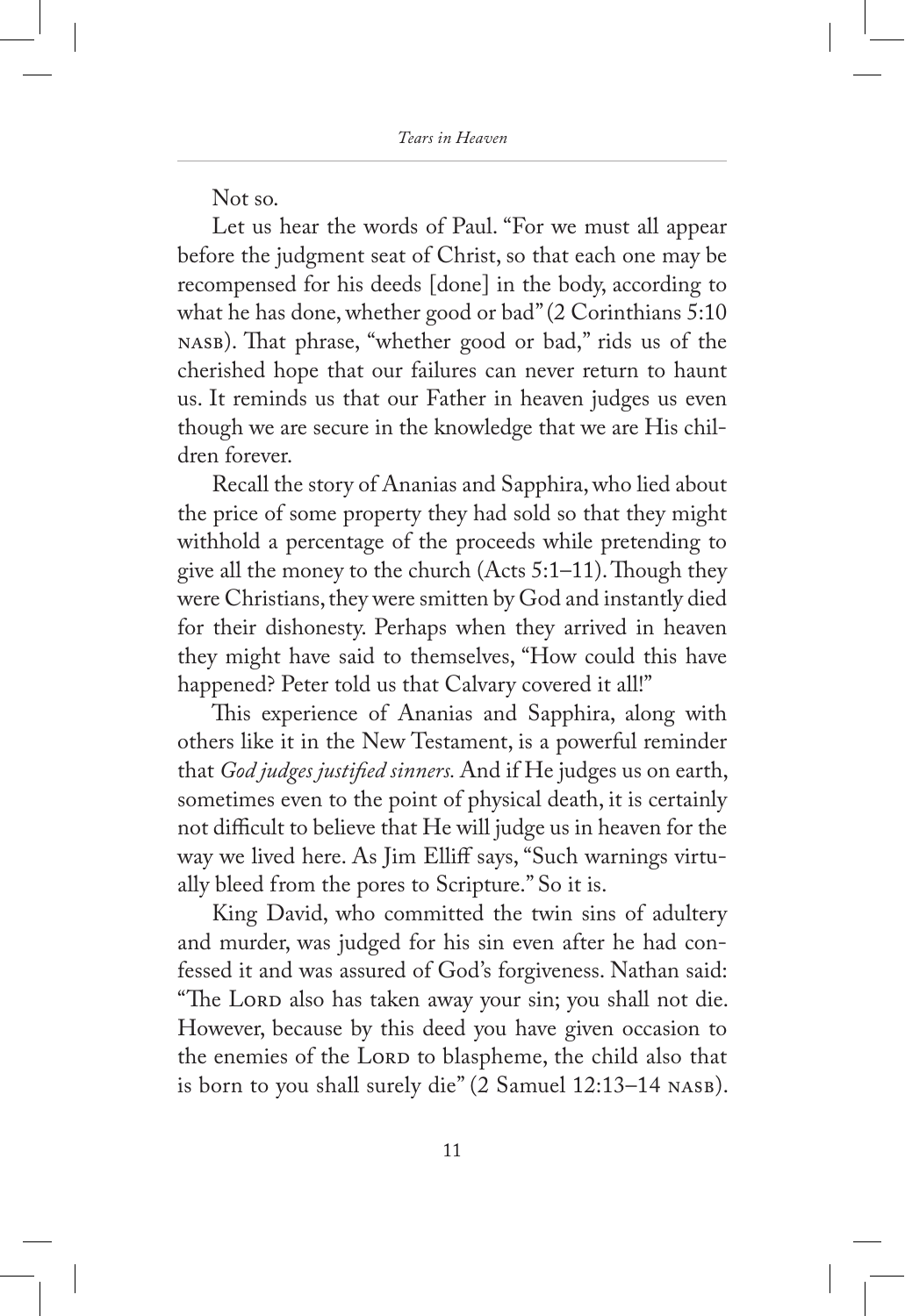If Ananias and Sapphira remind us that God judges us for unconfessed sin, David reminds us that *God judges us for sins that have been confessed and forgiven.* Judicial forgiveness is one thing, but the discipline the Father inflicts on His wayward children is quite another.

Yes, those who trust Christ alone for their salvation are redeemed, eternally forgiven, and legally perfect before God. We are not under condemnation but have "passed out of death into life" (1 John 3:14). We enter heaven with the righteousness of Christ credited to our account; we are accepted on the basis of His worthy merit. To this all Christians must say "Amen."

But—and this is important—we should not conclude that every Christian will do well at the judgment seat of Christ. We can suffer serious loss; many of us might stand in shame before Christ as we see our lives pass before us. It is not true, as some teach, that ten minutes after our personal confrontation with Christ our meeting will have little significance because all of us will essentially receive the same reward. What happens at the judgment seat can have permanent consequences.

There are degrees of punishment in hell and degrees of reward in heaven. This does not mean that heaven will be divided into the haves and the have-nots. Eventually, everyone will be happy in heaven because God will comfort us by wiping the tears from our eyes. Everyone will be a servant and enjoy the fellowship afforded to all who enter the presence of God through Christ. But we shall not all have the same privileges, for the way we live will have a ripple effect that will go on for an eternity. Paul did not see a contradiction between teaching justification by faith and the related fact that we shall be judged for all our "deeds [done] in the body"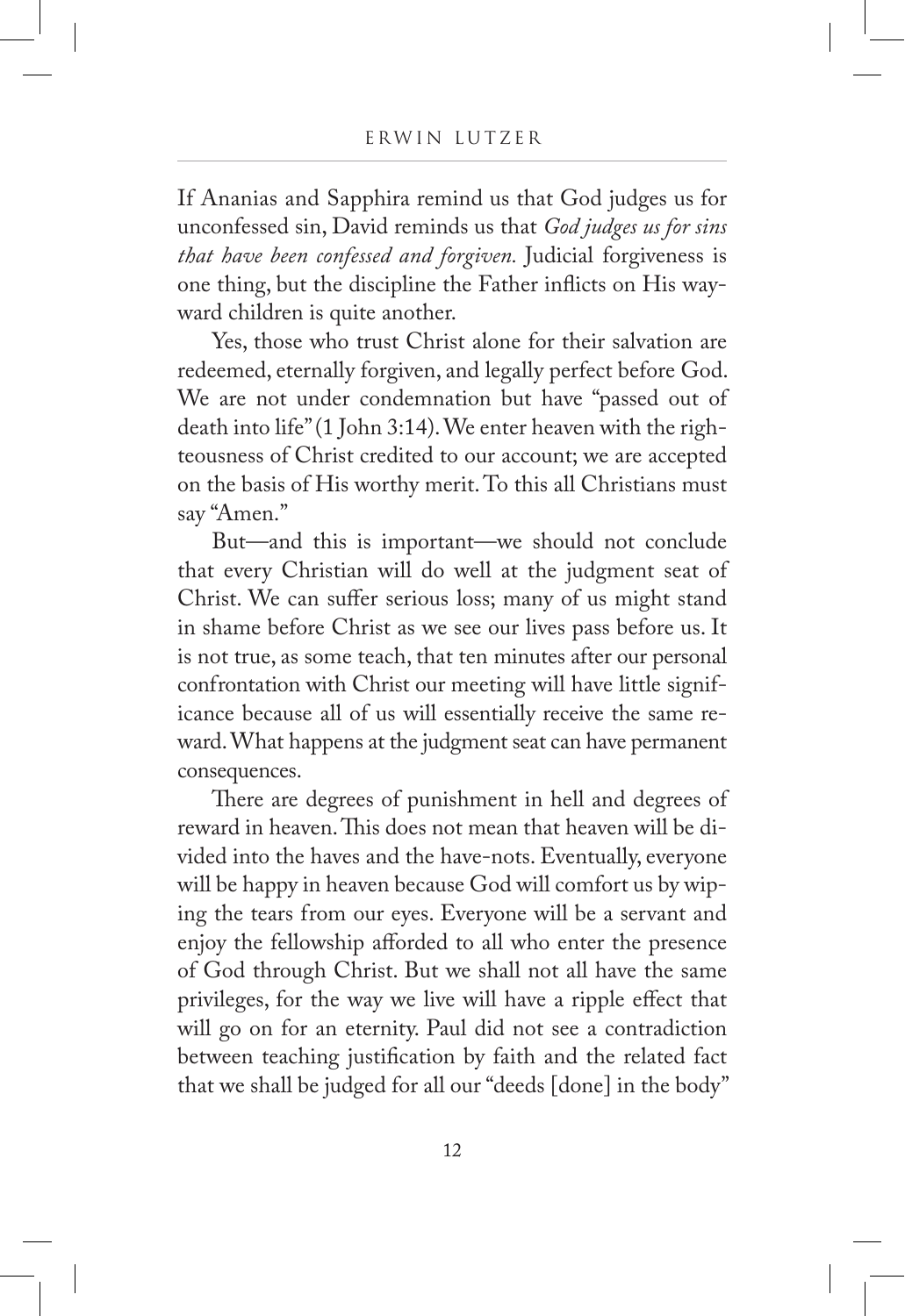since our conversion. The hows and whys will be explained in later chapters.

A second misconception is the belief that even after we have been converted our works have no merit before God. When the Reformers preached (and rightly so) that we are saved by grace alone and not by works, some theologians went on to say that our works after salvation are also nonmeritorious. They concluded that in heaven all Christians will either receive the same reward, or else any differences will be due to God's sovereign will. Many Bible students since that time have accepted the same basic premise.

Almost all Christians agree that some believers will receive the approval of Christ, whereas others will receive censure and disapproval; nevertheless, it is argued, any negative consequences will soon be forgotten. If some would have a different status in heaven, the argument goes, that would imply that works had some merit, which God accepted, and this, it is said, would be contrary to the grace of God.

Let us test this premise.

Of course, I passionately agree that when we put our faith in Christ we are declared righteous by God because of Christ and not because of our works. Our deeds before our conversion are of no merit in the sight of God. "For by grace you have been saved through faith; and that not of yourselves, it is the gift of God; not as a result of works, so that no one may boast" (Ephesians 2:8–9 NASB). If anyone reading this book thinks that he will be saved because of human effort, he will be tragically disappointed for all of eternity.

But works done *after* we have received the free gift of eternal life are special to God. Indeed, the same passage (quoted above) that affirms we are saved by faith alone because of grace continues: "For we are his workmanship, created in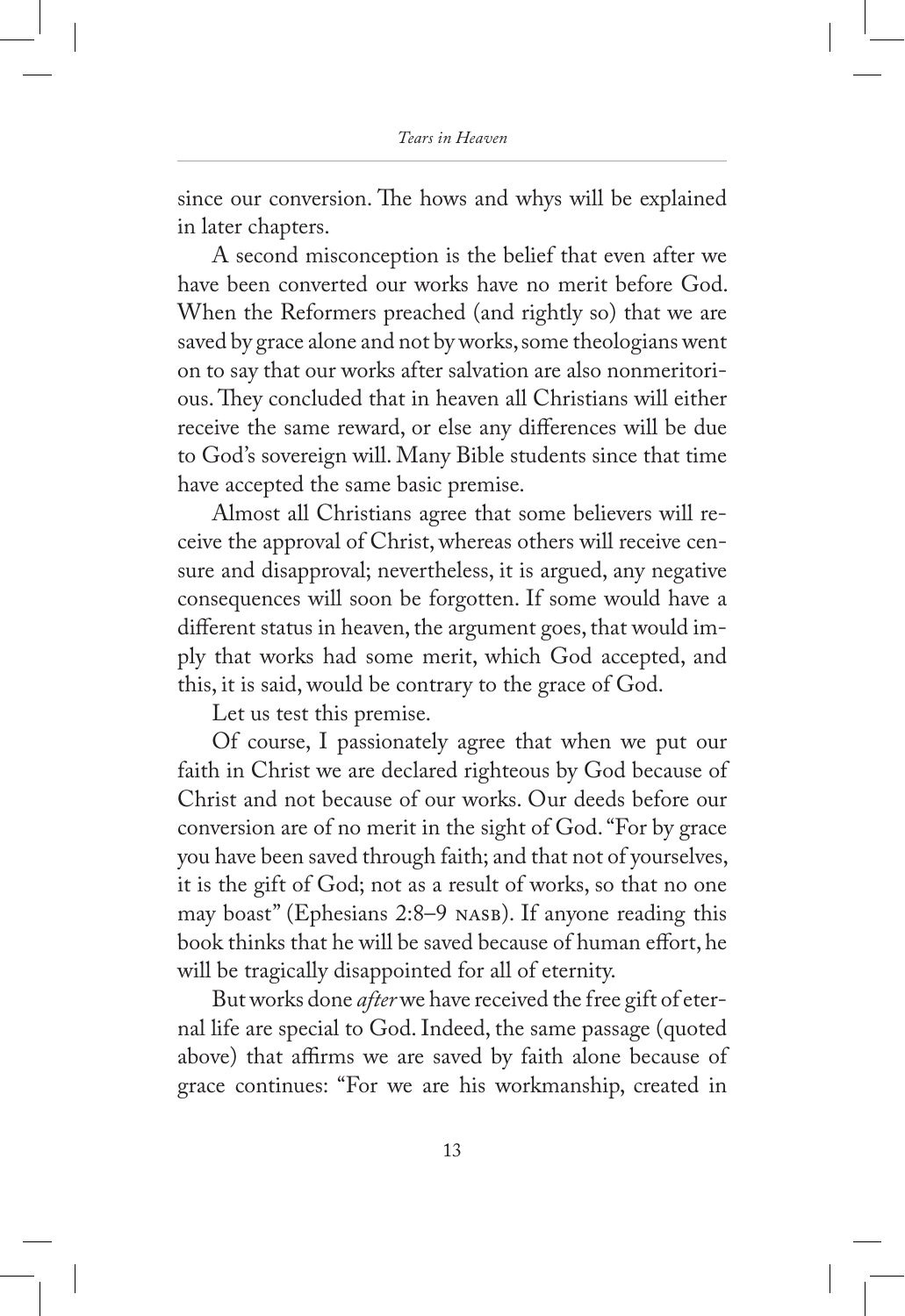Christ Jesus for good works, which God prepared beforehand, that we should walk in them" (v. 10). These works are sought by God and honor Him. We should strive to please Him, and for such works we shall be rewarded. Although we shy away from thinking that something we do has merit, Christ did not hesitate to promise that those who performed sacrificial acts would be "repaid" (Luke 14:14).

Melanchthon, Luther's confidant and a theologian in his own right, made an important distinction between works prior to salvation, which lack merit, and those after conversion, which he calls meritorious. He wrote:

> We teach that good works are meritorious—not for the forgiveness of sins, grace, nor justification (for we obtain these only by faith) but for other physical and spiritual rewards in this life and in that which is to come, as Paul says (1 Corinthians 3:8), "Each shall receive his wages according to his labor." Therefore there will be different rewards for different labours. . . . There will be distinctions in the glory of the saints.<sup>1</sup>

Of course, the works we do after our conversion do not have merit in and of themselves; they have merit only because we are joined to Christ. He takes our imperfect works and makes them acceptable to the Father. Also, we should not think that God must pay us like an employer who has a legal obligation to pay his employee. As we shall learn later, our good deeds are done only because God gives us the desire and ability to do them. They are a gift of His grace to us. Furthermore, no child is expected to work for his inheritance; indeed, it is not possible that he could "earn" all that the Father is pleased to give him.

But—and this must be stressed—the father *tests* his son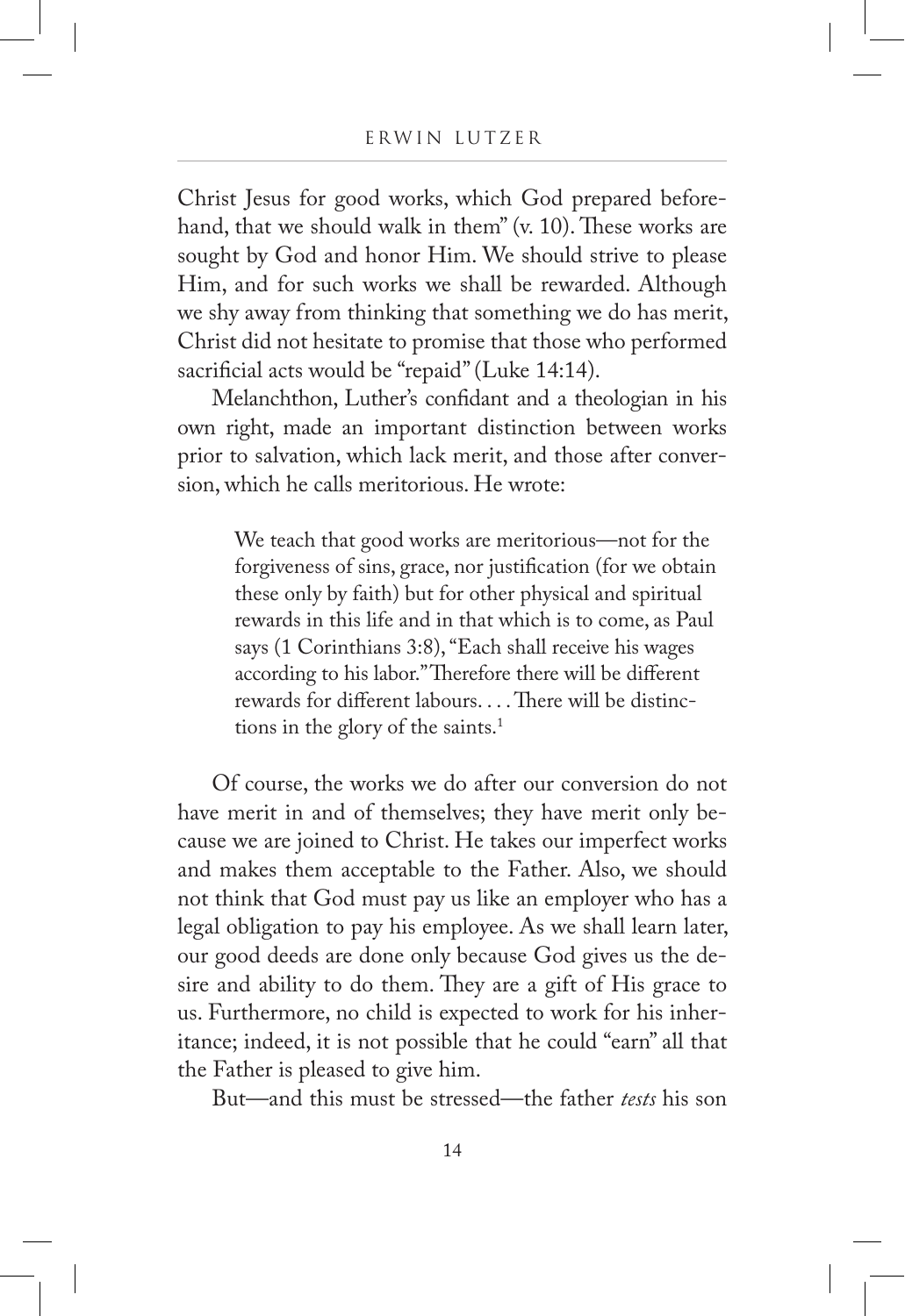to prove him worthy; the father uses that which is least to see if his child can be trusted with a greater share of the inheritance. *Dependability on earth translates into greater responsibility in heaven.* Just so, Christ will judge us on the basis of our worthiness, and thus our present faithfulness or lack thereof will have eternal, heavenly repercussions!

This does not mean that rewards are based on a day's pay for a day's work. God will reward us out of proportion to the work we have done. Though it appears that He would have no reason to reward us, He has placed Himself under a loving obligation to do so. If He didn't reward us, the author of Hebrews says, He would be "unjust." "For God is not unjust so as to forget your work and the love which you have shown toward His name, in having ministered and in still ministering to the saints" (Hebrews 6:10 NASB).

When we consider that the ultimate reward is to rule with Christ as a joint-heir, charged with the responsibility of authority over all God's possessions, it is clear that rewards are never earned in the usual sense of the word. God has obligated Himself to give us rewards, but this is strictly because of His grace. We can demand nothing; indeed, after we have done our best we are still unworthy servants, having "done only that which we ought to have done" (Luke 17:10 NASB). God has chosen to give us what we have no right to either demand or expect. *We are rewarded because of His generosity, not His obligation.*

A third and final misconception is that it is selfish to think of rewards as a proper motivation to serve Christ. After all, the argument goes, we should serve God out of love, and love alone. Shouldn't a basketball player give his best just for the sheer love of the game?

Furthermore, I have heard it said, "Will we not cast our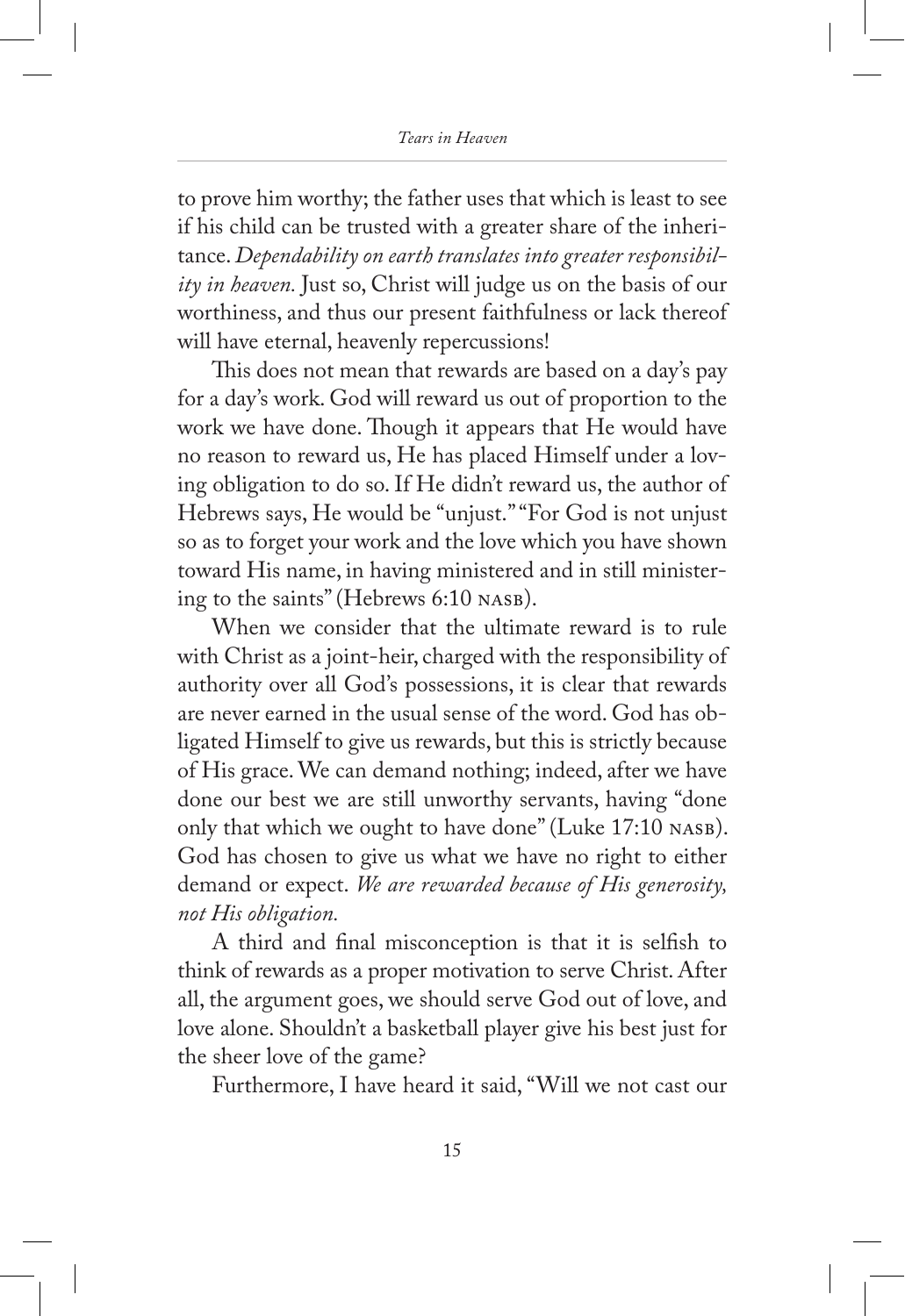crowns before Him anyway?" implying that we will give up our rewards and they will not mean anything beyond our initial meeting with Christ. This is based on the assumption (false, in my opinion) that the rewards are nothing more than the crowns themselves. Certainly rewards are sometimes spoken of symbolically as crowns, but the rewards themselves have to do with levels of responsibility that will be given to us. Regardless of what we do with our crowns, our rewards will reach into eternity.

Of course, it is quite right that we should serve God simply because He is God and worthy of our devotion. Yes, we should serve Him because we love Him rather than wanting a better position in the kingdom. Servants should simply serve, expecting nothing in return. But, as we shall see, there is more than one motivation for serving Christ. Love is one; fear, another.

Another motivation for serving is a strong desire that we would please Christ, who is eager to share His inheritance with us. It is not selfish to want Christ's approval. He wants us to win the right to rule with Him in the kingdom, and that should be our passionate yearning. A basketball player who loves the game will give his best, but he would be especially motivated if he knew the coach whom he loves had chosen to openly reward the faithful.

Let's not overlook the connection Paul makes between pleasing Christ and doing well at the judgment seat of Christ. "Therefore we also have as our ambition, whether at home or absent, to be pleasing to Him. *For* we must all appear before the judgment seat of Christ" (2 Corinthians 5:9-10 NASB, italics added). I would like to hear Christ say, "Well done, thou good and faithful servant" (Matthew 25:21 kjv), and I believe you would too. I would like to live in such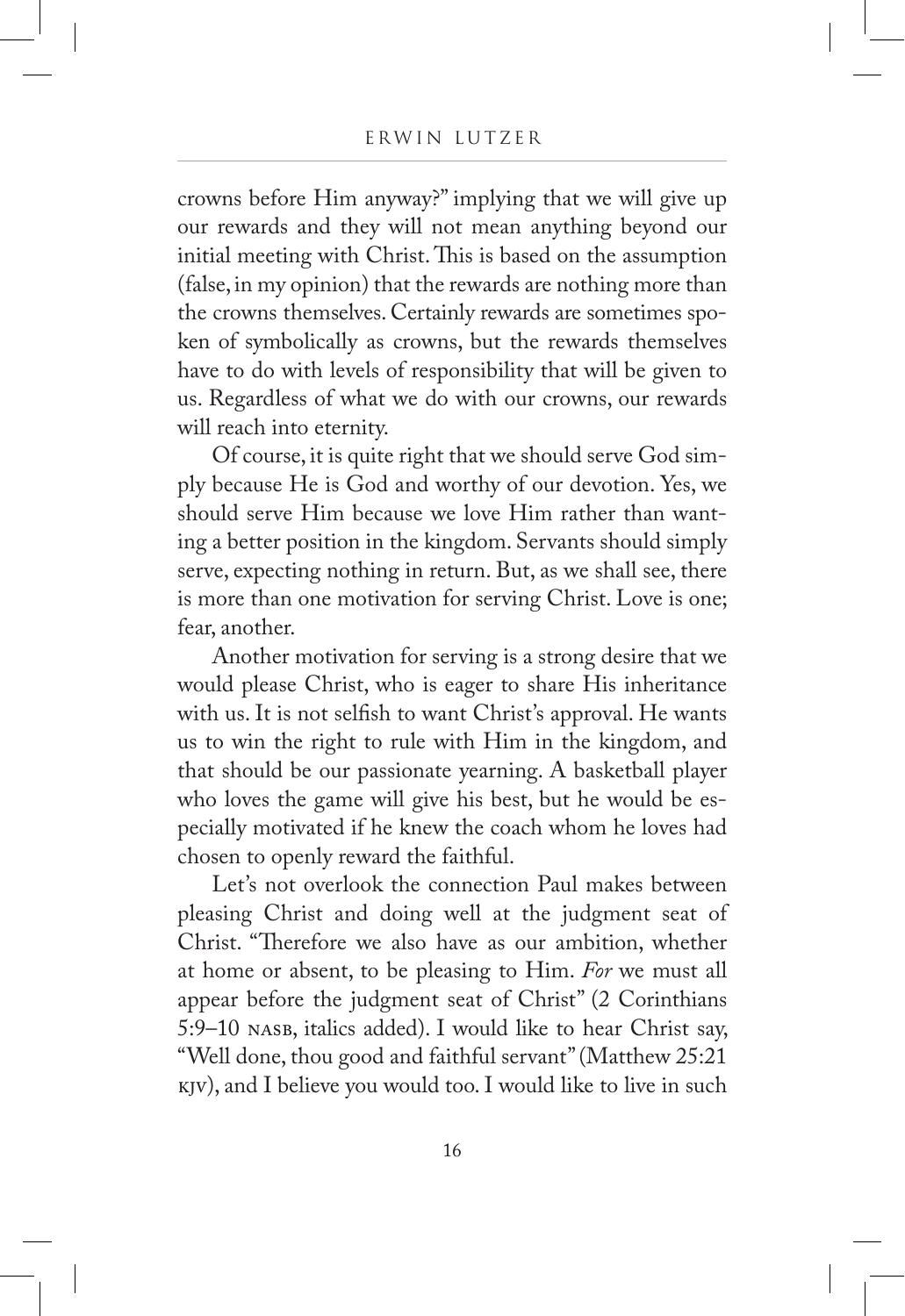a way that Christ would count me worthy to rule with Him. You feel the same way. Obviously no credit goes to us; in heaven, ruling with Christ will have no overtones of pride and self-seeking. But being found worthy to rule because we love Christ was Paul's desire and should be ours.

Christ often and unapologetically motivated the disciples with the prospect of rewards. He told them that they should put their treasures in heaven where their money would have more security and a better rate of return. "But lay up for yourselves treasures in heaven, where neither moth nor rust destroys and where thieves do not break in and steal" (Matthew 6:20). In a future chapter we shall see that He often promised them that if they were sacrificially obedient their "reward will be great" (Luke 6:35; see also 6:23; Hebrews 10:35).

Think of the biblical saints who were driven to serve Christ because of the prospect of a reward. Abraham was willing to leave Ur and live in tents, "for he was looking for the city which has foundations, whose architect and builder is God" (Hebrews 11:10 NASB). He died without having received the promise, but it was this promise that motivated him to obey God. He was rewarded in the life to come.

Moses was willing to leave the treasures of Egypt, "choosing rather to endure ill-treatment with the people of God than to enjoy the passing pleasures of sin, considering the reproach of Christ greater riches than the treasures of Egypt; for he was looking to the reward" (Hebrews 11:25–26 nasb). A careful calculation made him realize that it made sense to give up the visible earthly reward for the invisible future reward. Anyone who exchanges a lesser reward for a greater one is wise.

Paul feared that he might fail and thus be disqualified in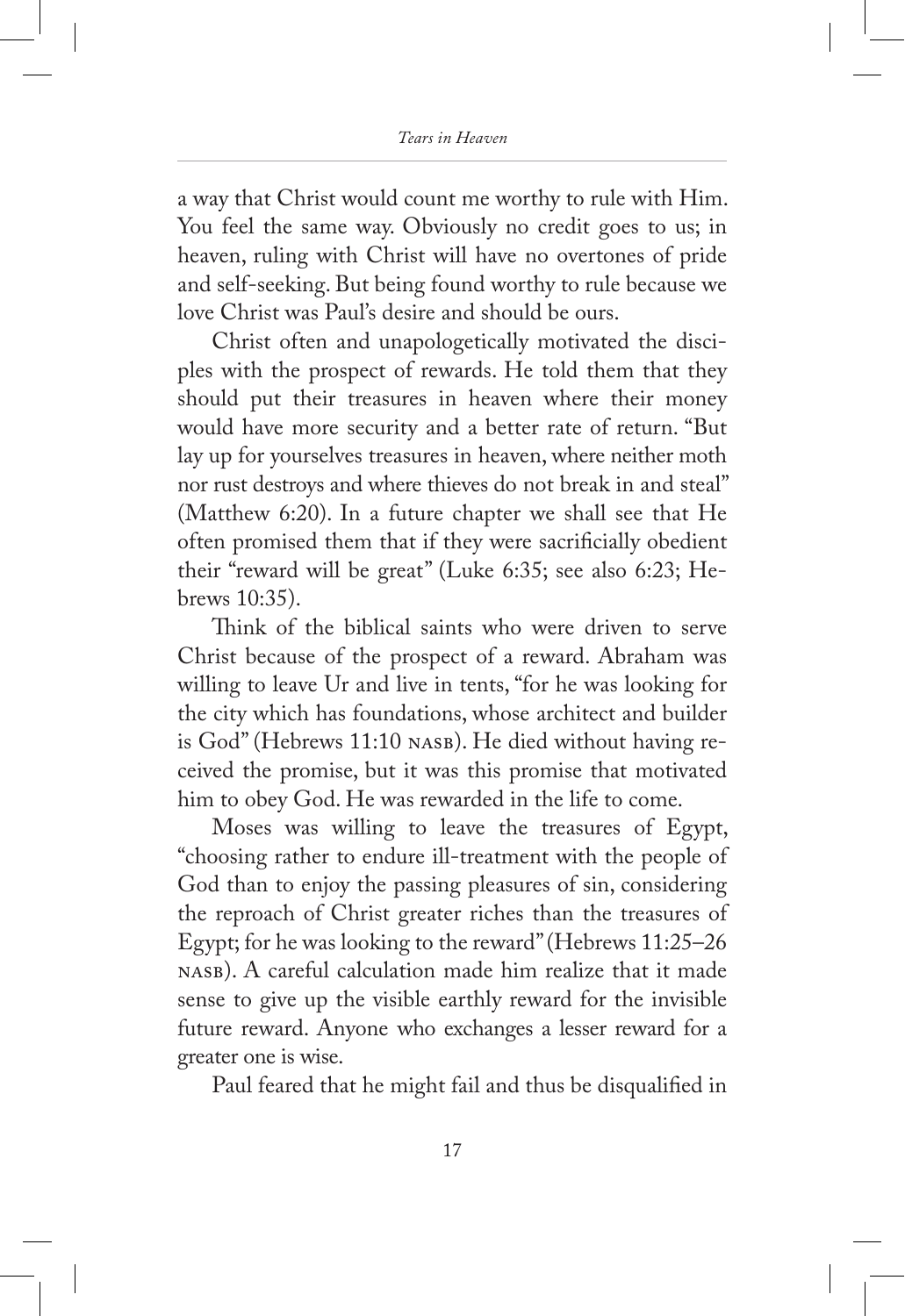the race of life (1 Corinthians 9:27). He urged believers in Philippi to prove themselves to be blameless in this perverse generation, "holding fast the word of life, so that in the day of Christ I will have reason to glory because I did not run in vain nor toil in vain" (Philippians 2:16 NASB). He was motivating them to do well "in the day of Christ." In fact, he wanted "reason to glory" in the life to come.

Christians who piously avoid any suggestion that the prospect of rewards should motivate us would be wise to admit their mistake and take up the challenge of Jonathan Edwards:

> Resolved: To endeavor to obtain for myself as much happiness in the other world as I possibly can, with all the power, might, vigor and vehemence, yea violence, I am capable of, or can bring myself to exert, in any way that can be thought of.<sup>2</sup>

I agree with Iosif Ton, who points out that rewards are not decorative medallions in which we can take pride. "The deepest reward is in the very fact that we will become what our Creator intends us to become. It is the reward of being made into the likeness of Christ. When we will be like Him, we will be qualified to share with Him in the inheritance, and to work with Him in important positions of high responsibility over the whole universe."3 Our rewards are a continuation of our responsibilities begun on earth.

I am convinced that those who have been unfaithful will suffer serious loss. I agree with A. J. Gordon, who wrote, "I cannot think of a final divine reckoning which shall assign the same rank in glory, the same degree of joy to a lazy, indolent and unfruitful Christian as to an ardent, devoted, self-denying Christian."4 If this life is a training ground for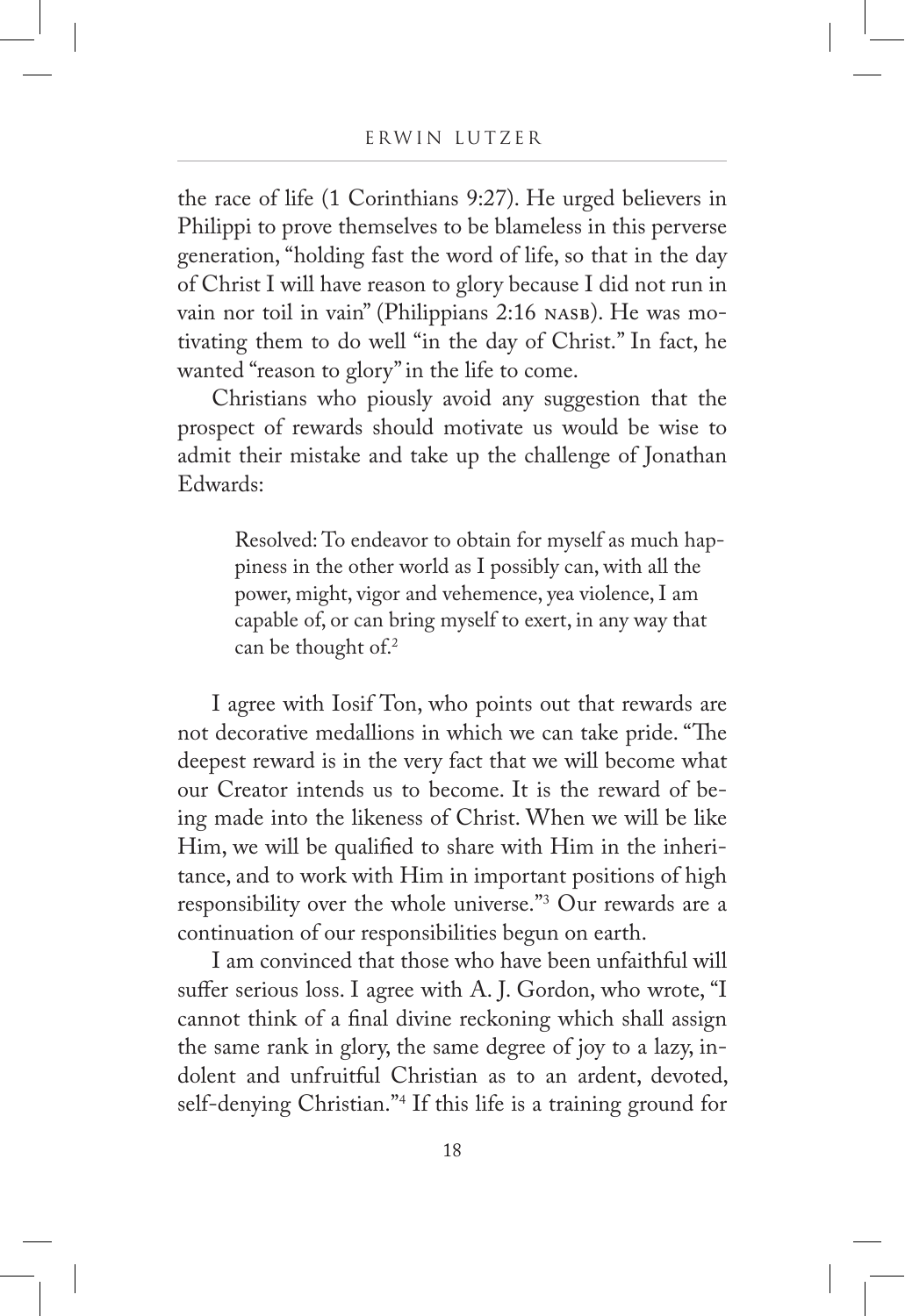greater responsibilities, believers will be thoroughly judged; then once eternity begins they will differ in glory as lightbulbs differ in brightness.

Hell will not be the same for everyone, and heaven will not be the same for everyone. The way we live here will have eternal, unchangeable, and profound consequences. The cup of cold water given in the name of Christ will not be forgotten; nor will the impure, self-indulgent Christian inherit the full blessings of the kingdom.

Earl Radmacher says that "the person I am becoming today, is preparing me for the person I shall be for all of eternity." Much will change about us in eternity, but much shall also remain the same. We will be the same people we were here on earth, though with a new nature and eventually a new body. And because our position in eternity will be momentous, the life I live today is momentous—*eternally*  momentous! *Only in this life can we impact our eternity.*

We must pause long enough to let the reality of standing before Christ sink into our consciousness. Just Christ and you. Just Christ and me.

### **TWO JUDGMENTS**

To be clear, we must distinguish between two different judgments. Each involves a different group of people, each occurs at a different time, and those who are judged have a radically different destination.

The judgment seat of Christ, to which I have already referred, will take place when Christ returns to take all believers to be in heaven with Him. The purpose of this judgment will be to evaluate us so that we can be properly rewarded for the way we have faithfully (or unfaithfully) served here on earth.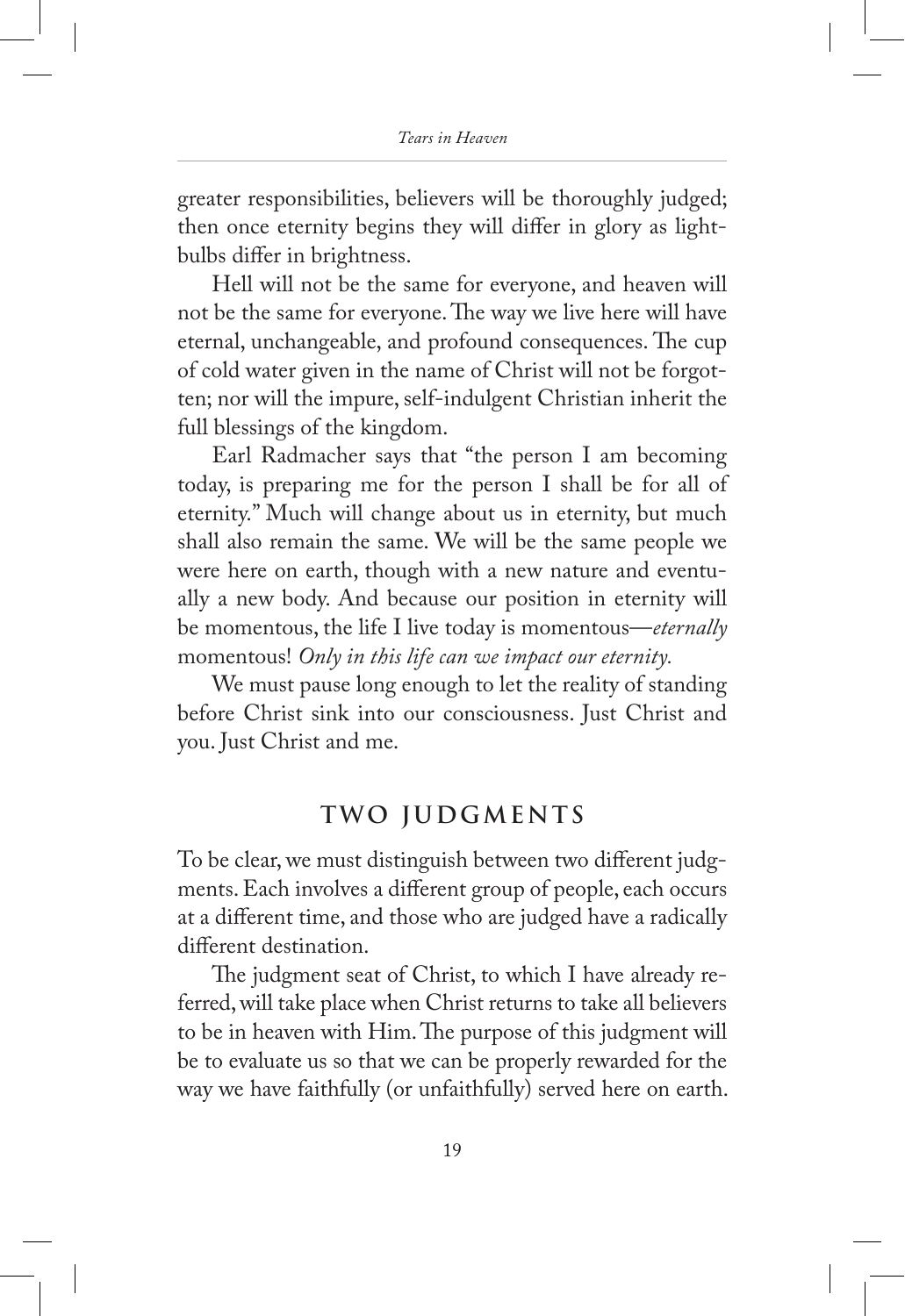All who appear at this judgment will be in heaven, but the question that needs to be settled is the extent of our rule (if any) with Christ. This judgment is the subject of this book.

In contrast, the Great White Throne Judgment convenes many years later, just before the final phase of eternity begins. All who appear here will be thrown into the lake of fire, or what is called hell. The purpose of this judgment is to assess the degree of punishment that will be experienced for all of eternity. (I discuss this judgment briefly in chapter 10 of this book.)

There is a popular notion that we will appear before God to determine whether we will go to heaven or hell. But there is no such judgment mentioned in the Bible. Whether we go to heaven or hell is determined already in this life. At death, those who know Christ as Savior go directly to heaven where the judgment seat of Christ will take place; those who do not know Him go to a place called hades and will eventually be brought before God at the Great White Throne Judgment. Either way, everyone will encounter God.

That you will appear before God is more certain than the sunrise. And the judgment at which you will be summoned is determined in this life, based on your relationship with Christ. There is no opportunity to reroute your travel plans after you have died. One minute after you die, your eternal destination is unalterably fixed.

Standing at the Great White Throne Judgment will be hordes from every country of the world, from every religion in the world, with the best intentions in the world. They will learn too late that God is serious about justice, and if Christ does not bear their punishment, they must bear their own. And since it is not possible for them to now accept Christ on the other side of death, they will be "thrown into the lake of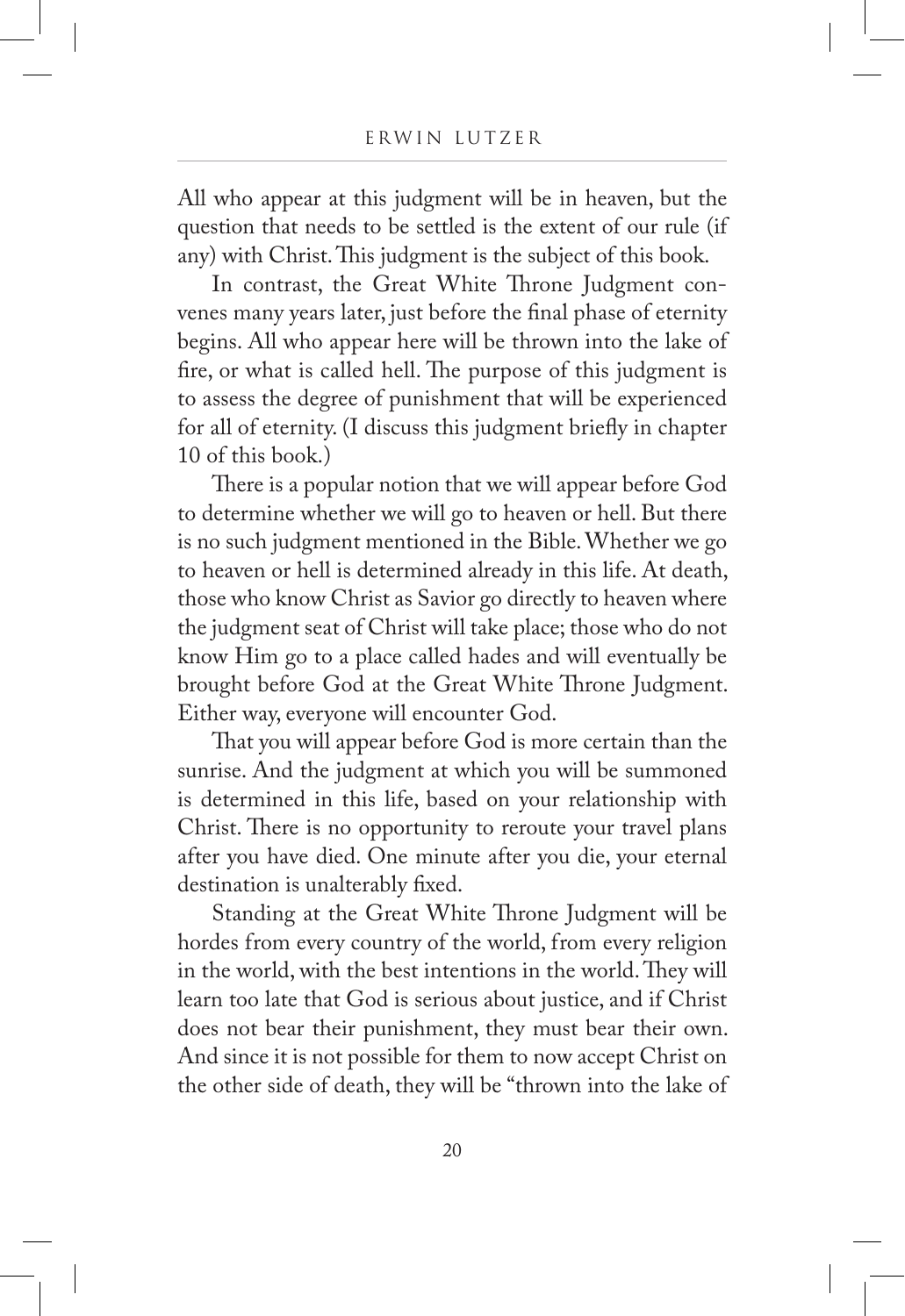fire" (Revelation 20:15).

If you are not sure at which judgment your name will be called, you still have the opportunity to settle the matter. You must admit your sinfulness and transfer all of your trust to Christ alone, for only He can fit you for heaven. "Whoever believes in the Son has eternal life; whoever does not obey the Son shall not see life, but the wrath of God remains on him" (John 3:36).

In fact, if you want more information on how to be sure of heaven, I suggest you skip to chapter 10. I've included the terrifying biblical description of the Great White Throne Judgment, along with an explanation of how you can avoid this frightful event. Take time to make your peace with God *now.*

### **THE PURPOSE OF THIS BOOK**

For several years I pondered the possibility of studying the judgment seat of Christ, or what is called the *doctrine of rewards.* It is with sobriety and not a little trepidation that I have finally had the courage to preach and write about this subject. The fact that you and I will be one-on-one with Christ, and He shall review our lives, is enough to give us pause.

The thesis of this book is that *the person you are today will determine the rewards you will receive tomorrow.* Those who are pleasing to Christ will be generously rewarded; those who are not pleasing to Him will receive negative consequences and a lesser reward. In other words, your life *here* will impact your life *there* forever.

If the knowledge that we will give an account to Christ "for [the] deeds [done] in the body, . . . whether good or bad" (2 Corinthians 5:10 NASB) does not motivate us to faithful living, it is quite possible that nothing else will. Here at last